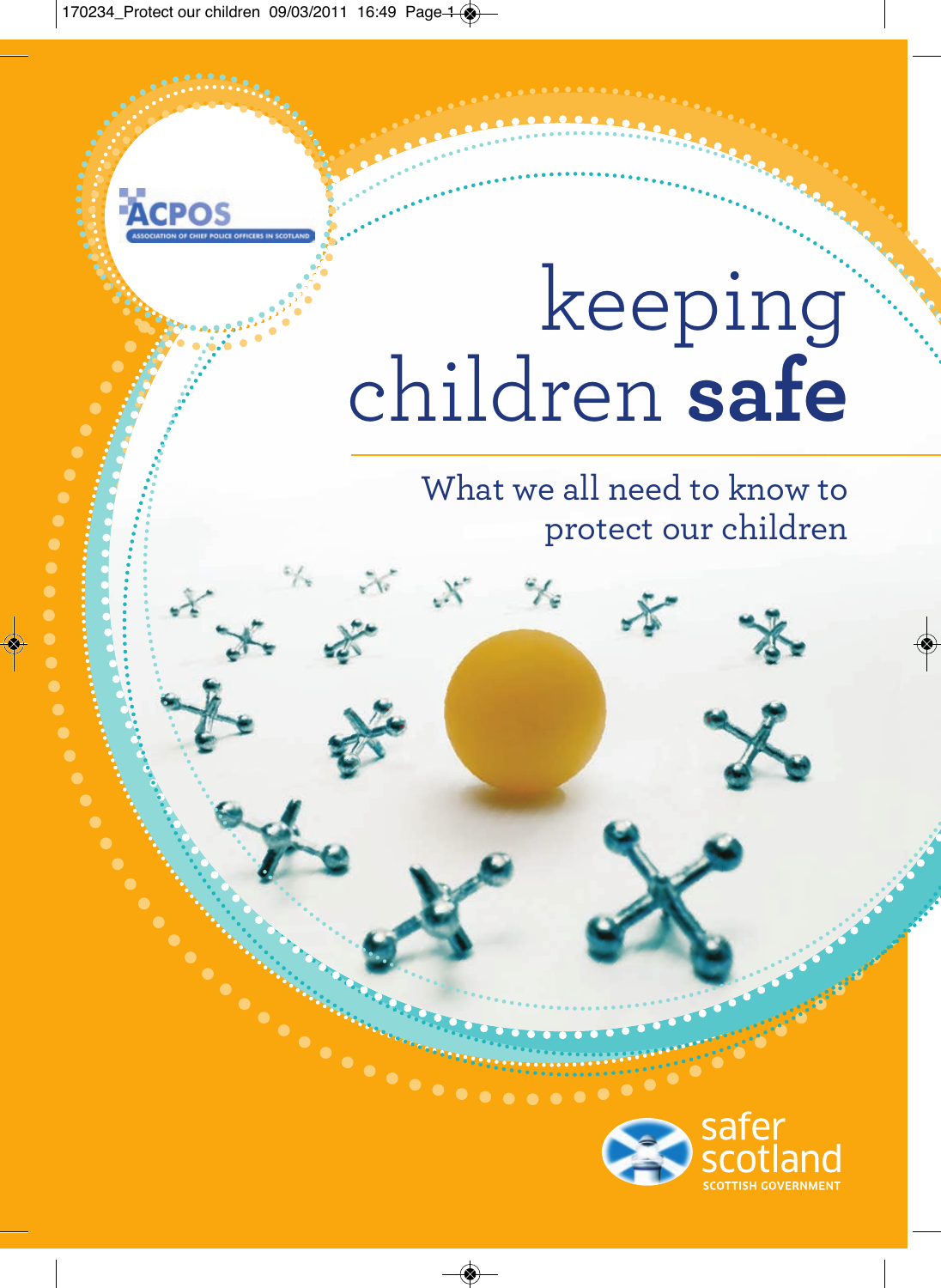**If you require further copies of this document in alternative formats, please contact the relevant Police Force – contact details are on the back cover of this document.**

إذا كثتُ تر غب في الحصول على نسخ إضافية من هذا المستند في تنسيق آخر ، الر جاء الإتصال بقوة الشرطة المعنية – تفاصيل الاتصال موجودة على الغلاف الخلفي لهذا المستند.

আপনি যদি অন্য কোন ফৰ্ম্যট বা ভৰ্তমায় এই দলিলটির আরো কপি চান, অনগ্রহ করে প্রাসঙ্গিক পলিশ ফোর্স –এ যোগাযোগ করব – এই দলিলের পেদনে মলাট যোগাযোগের বিবরণ আছে।

假如你需要以其他格式獲取本文件的更多副本,請聯絡相關的警隊—聯絡資料列於本文件背 頁。

Ma tha sibh ag iarraidh lethbhreacan den sgrìobhainn seo ann an cruthan eile cuiribh fios air an Fheachd Phoileas bhuntainneach - tha fiosrachadh air còmhdach cùil na sgrìobhainn seo.

यदि आपको इस दस्तावेज की कॉपियां वैकल्पिक फॉर्मेट में चाहिए, तो कृपया संबंधित पुलिस फ़ोर्स से संपर्क करें - संपर्क विवरण इस दस्तावेज के पीछे के कवर पर दिए गए हैं.

Aby otrzymać ten dokument w innych formatach, prosimy o kontakt z właściwa jednostka policii – dane kontaktowe znajdują się na okładce z tyłu dokumentu.

ਜੇ ਤਹਾਨੂੰ ਇਸ ਦਸਤਾਵੇਜ਼ ਦੀਆਂ ਹੋਰ ਕਾਪੀਆਂ ਬਦਲਵੇਂ ਫ਼ਾਰਮੈਟਾਂ ਵਿੱਚ ਚਾਹੀਦੀ ਹੈ ਤਾਂ, ਕਿਰਪਾ ਕਰਕੇ ਸਬੰਧਤ ਪੁਲੀਸ ਫੋਰਸ ਨਾਲ ਸੰਪਰਕ ਕਰੋ - ਸੰਪਰਕ ਵੇਰਵੇ ਇਸ ਦਸਤਾਵੇਜ਼ ਦੇ ਪਿਛਲੇ ਕਵਰ ਤੇ ਦਿੱਤੇ ਗਏ ਹਨ।<sup>ੰ</sup>

اگر آپ کو اس دستاویز کو ُمزید کاپیاں متبادل فارمیٹ میں چاہیئے، تو ہر اہ کرم متعلقہ پولس فورس سے رابطہ قائم کریں ۔ رابطۂ تفصیلات اس دستاویر کے پیچھے کے گور پر دیئے گئے ہیں۔  $\ddot{\cdot}$ 

#### © Crown copyright 2011

Produced for the Scottish Government and ACPOS by APS Group Scotland 170234 (03/11)

Published by the Scottish Government and ACPOS, March 2011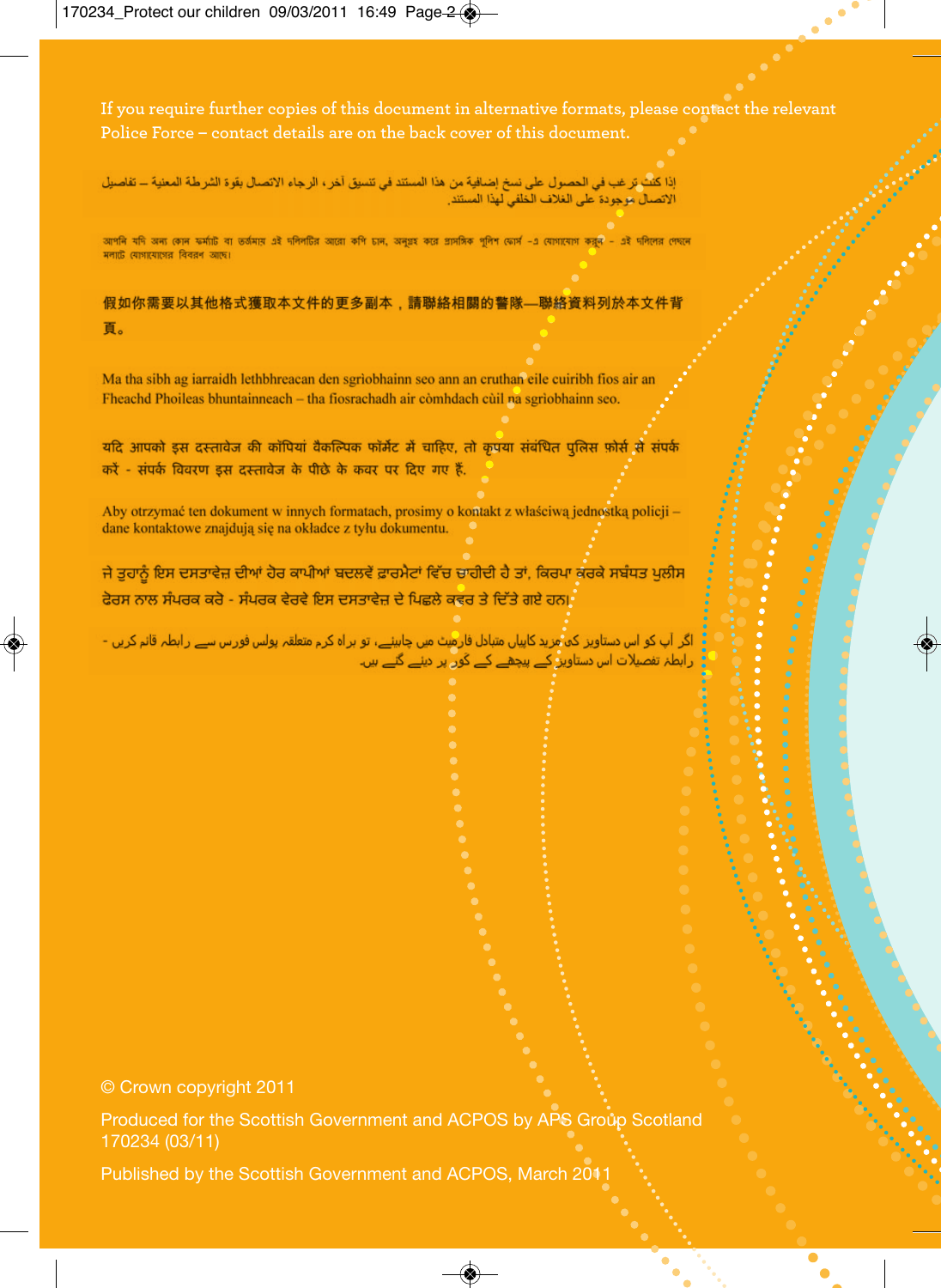# **Introduction**

**Many people feel that they already hear more than they want to about sexual offences against children. TV, radio and newspapers seem to be full of horrific stories about children who are abused, abducted and even murdered, usually by strangers. The reality is that the stories that get the most media attention are not typical. So, how useful would this kind of information really be if we suspected that someone we knew well was sexually abusing a child or thinking about doing so?** 

**People who abuse children are often very skilled at building trust with the child and their parents or carers, and abuse may take place for years with no one being aware of it. Because children are rarely able to tell about abuse we, as adults, need to protect them. However, recognising the behaviour of people who sexually abuse children is not easy – either because we do not know what to look for or because our suspicions are so disturbing that we push them out of our minds.**

**Stop it Now! believes that we can all meet the challenge of recognising the signs of abuse before it happens and can take positive action to prevent it. Most importantly of all, Stop it Now! calls on people who are abusing a child, or who are thinking about it, to recognise their behaviour as harmful and seek help.**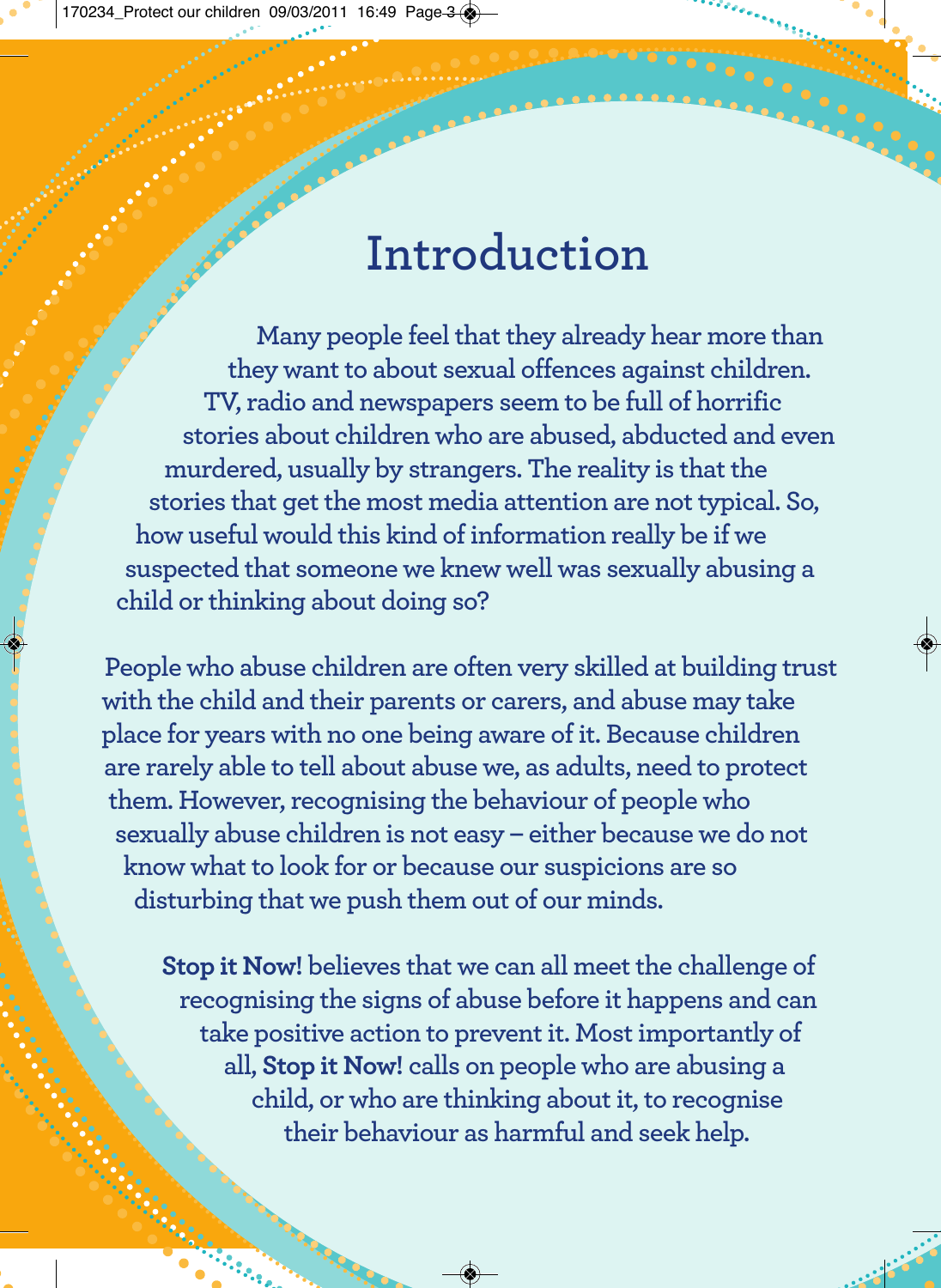#### **Why do we need to know about sexual offences against children?**

It is only in recent years that we have come to appreciate the true scale of sexual offences against children. The secrecy surrounding these offences is evident in the fact that only a quarter of children who are sexually abused tell anyone about it. Of these, most tell a family member or friend. Hardly any come to the attention of police, social services or health professionals.

In a major study conducted in the UK, 1 in 6 young adults said that they had been sexually abused before they reached the age of 16. It is not an exaggeration to state that child sexual abuse is extremely commonplace, which causes serious harm to thousands of children every year. The harm sexual abuse causes to children can be profound; it can affect not only their emotional and physical development, but also their trust in adults, especially if their abuser is someone they love. The sooner abuse is identified, the sooner the healing process can begin for all concerned.

We can protect children by learning how to be alert to warning signs in the behaviour of a would-be abuser and knowing what action to take. Sound information helps us recognise these signs and take action to stop dangerous behaviour in ourselves and people we know. Just as the campaign against drink driving has enabled us to challenge someone who is drinking and planning to drive, so information and advice can help us act if we suspect someone we know might be sexually interested in children.

04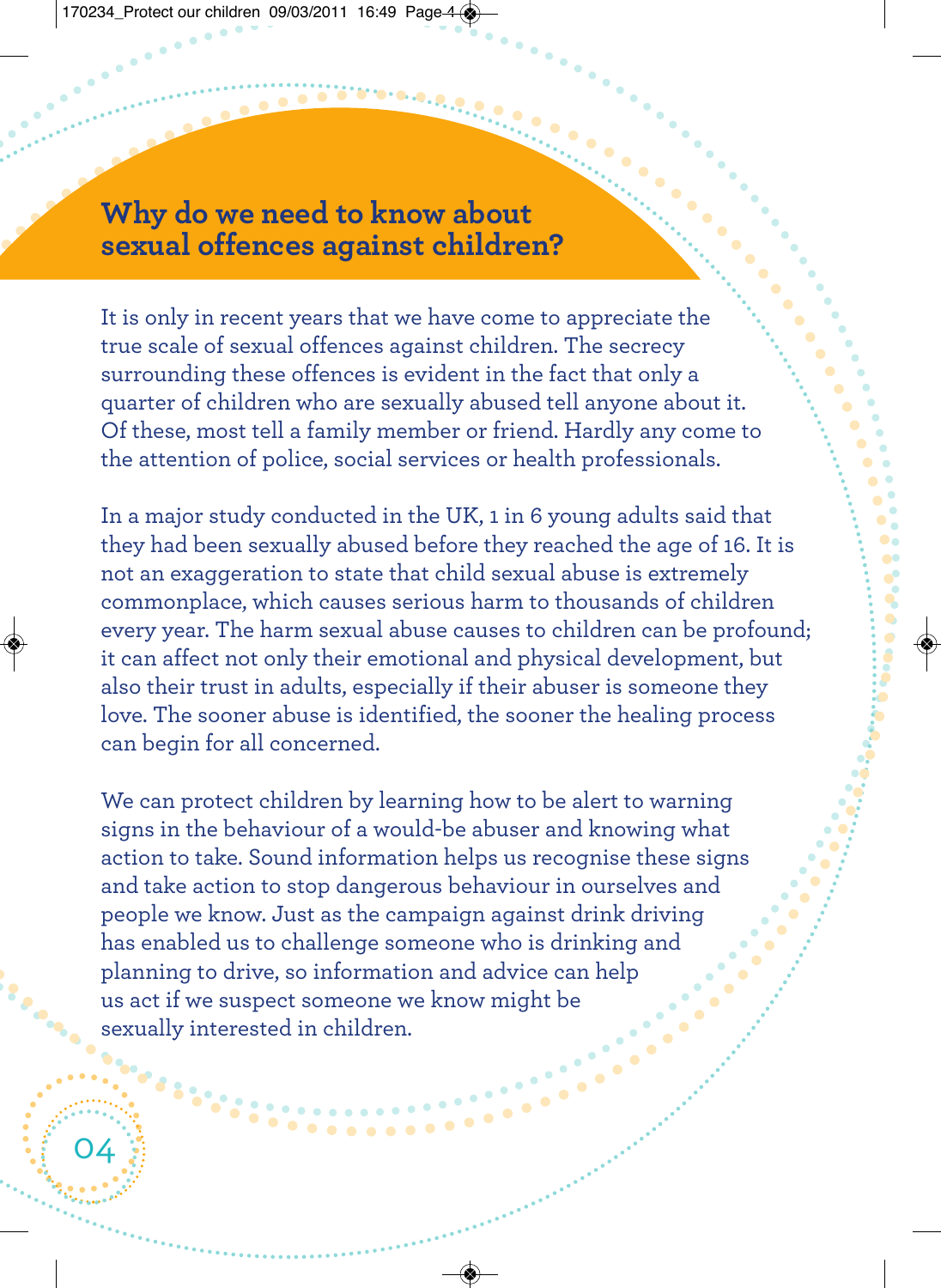# **What is sexual offences against children?**

05

Sexual offences against children includes touching and non-touching activity.

#### **Touching activity includes:**

0.0.0.0  $\blacksquare$  $\bullet$  $\bullet$  $\bullet$  $\bullet$  $\blacksquare$ 

- > touching a child's genitals or private parts for sexual gratification;
- > making a child touch someone else's genitals, play sexual games or have sex; and/or
- > putting objects or body parts (like fingers, tongue or penis) inside the vagina, in the mouth or in the anus of a child for sexual gratification.

#### **Non-touching activity includes:**

- > showing pornography to a child;
	- > deliberately exposing an adult's genitals to a child;
		- > photographing a child in sexual poses;
			- > encouraging a child to watch or hear sexual acts; and/or

> inappropriately watching a child undress or use the bathroom.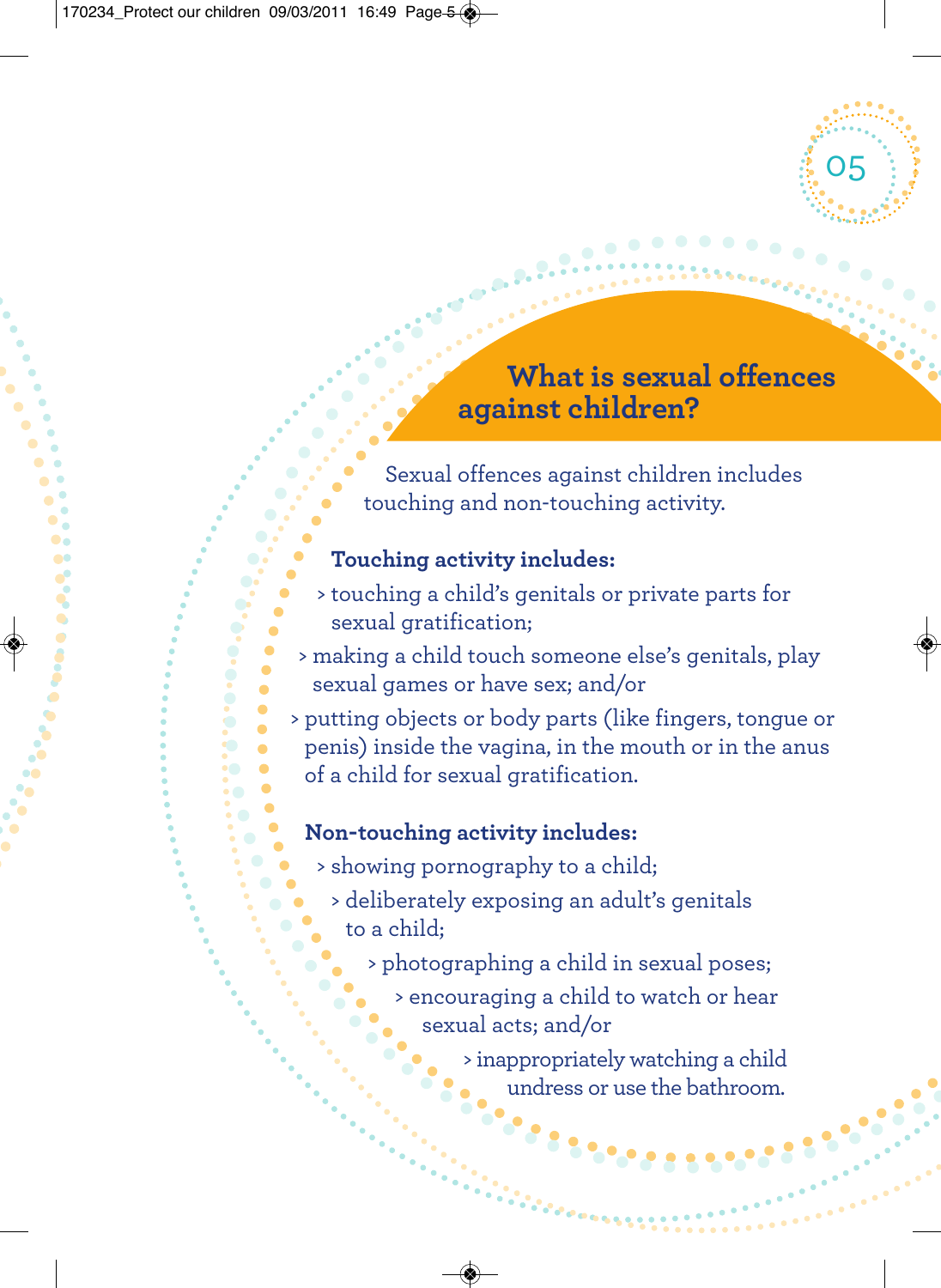### **What about indecent images of children?**

06

As well as the activities described above, there is also the serious and growing problem of people making and downloading sexual images of children on the internet. To view indecent images of children is to participate in the abuse of a child and those who do so may also be abusing children they know. People who look at this material need help to prevent their behaviour from becoming even more serious.

## **Who sexually abuses children?**

There is a growing understanding that sexual abusers are likely to be people we know, and could well be people we care about; after all more than 8 out of 10 children who are sexually abused know their abuser. They are family members or friends, neighbours or babysitters – many hold responsible positions in society. Some people who abuse children have adult sexual relationships and are not solely, or even mainly, sexually interested in children. Abusers come from all classes, racial and religious backgrounds and may be homosexual or heterosexual. Most abusers are men, but some are women. You cannot pick out an abuser in a crowd.

Many children are abused by other children or young people, often older than themselves. Unless the problem is recognised and help provided, a young person who abuses other children may continue abusing as an adult. More information about how to recognise worrying behaviour in children and teenagers and what to do about it is available from the **Stop it Now!** helpline.

The number to call is: **0808 1000 900**.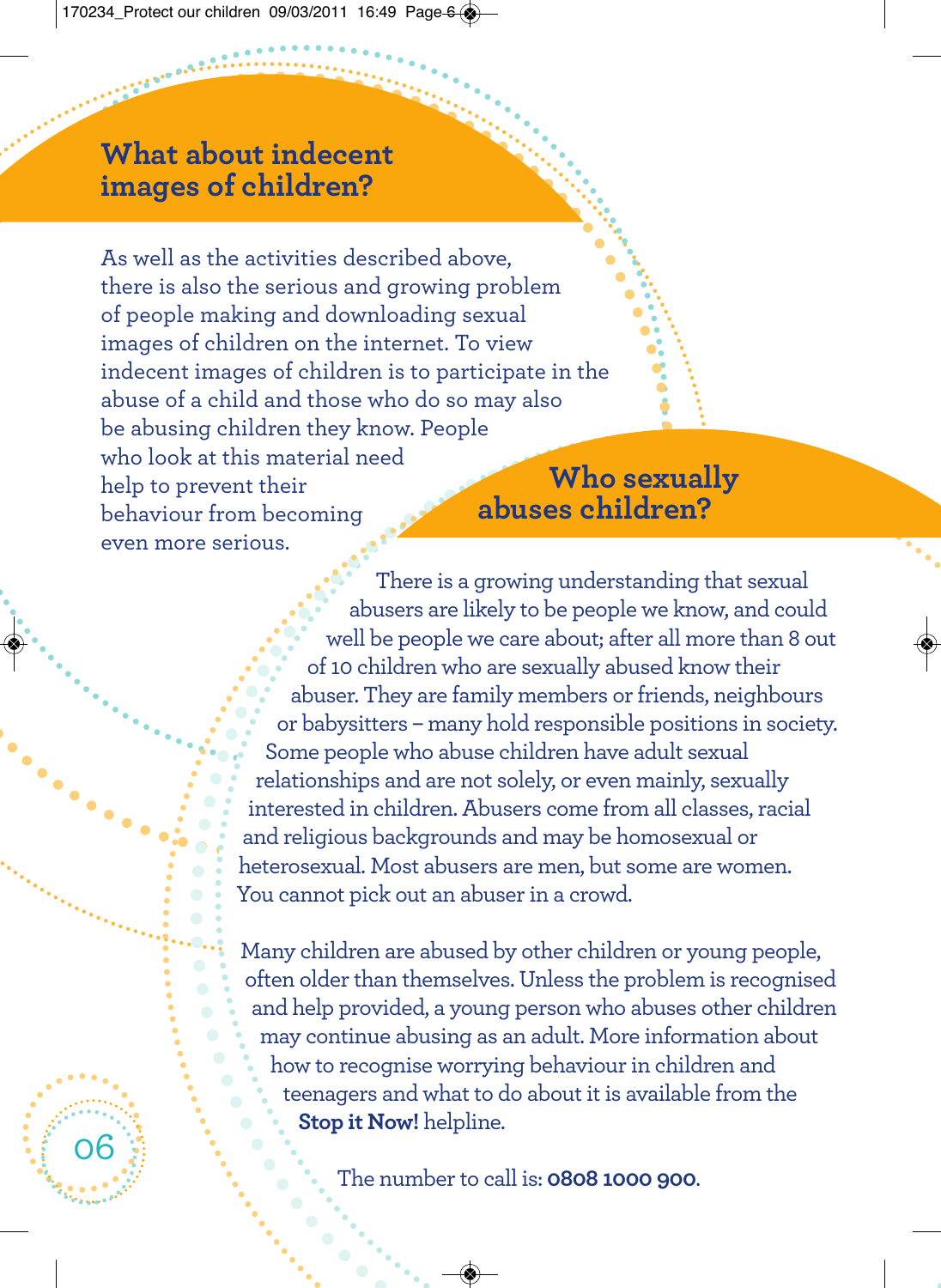

# **Why do they do it?**

It is not easy to understand how seemingly ordinary people can do such things to children. Some people who sexually abuse children recognise that it is wrong and are deeply unhappy about what they are doing. Others believe their behaviour is OK and that what they do shows their love for children.

Some, but not all, have been abused themselves; others come from violent or unhappy family backgrounds. Knowing why people sexually abuse children does not excuse their behaviour, but it may help us understand what is happening.

If abusers face the reality of what they are doing and come forward, or if someone reports them, effective treatment programmes are available. These help people understand and control their behaviour, reducing risk to children and building a safer society. Knowing about the possibility of treatment for abusers helps children and families too.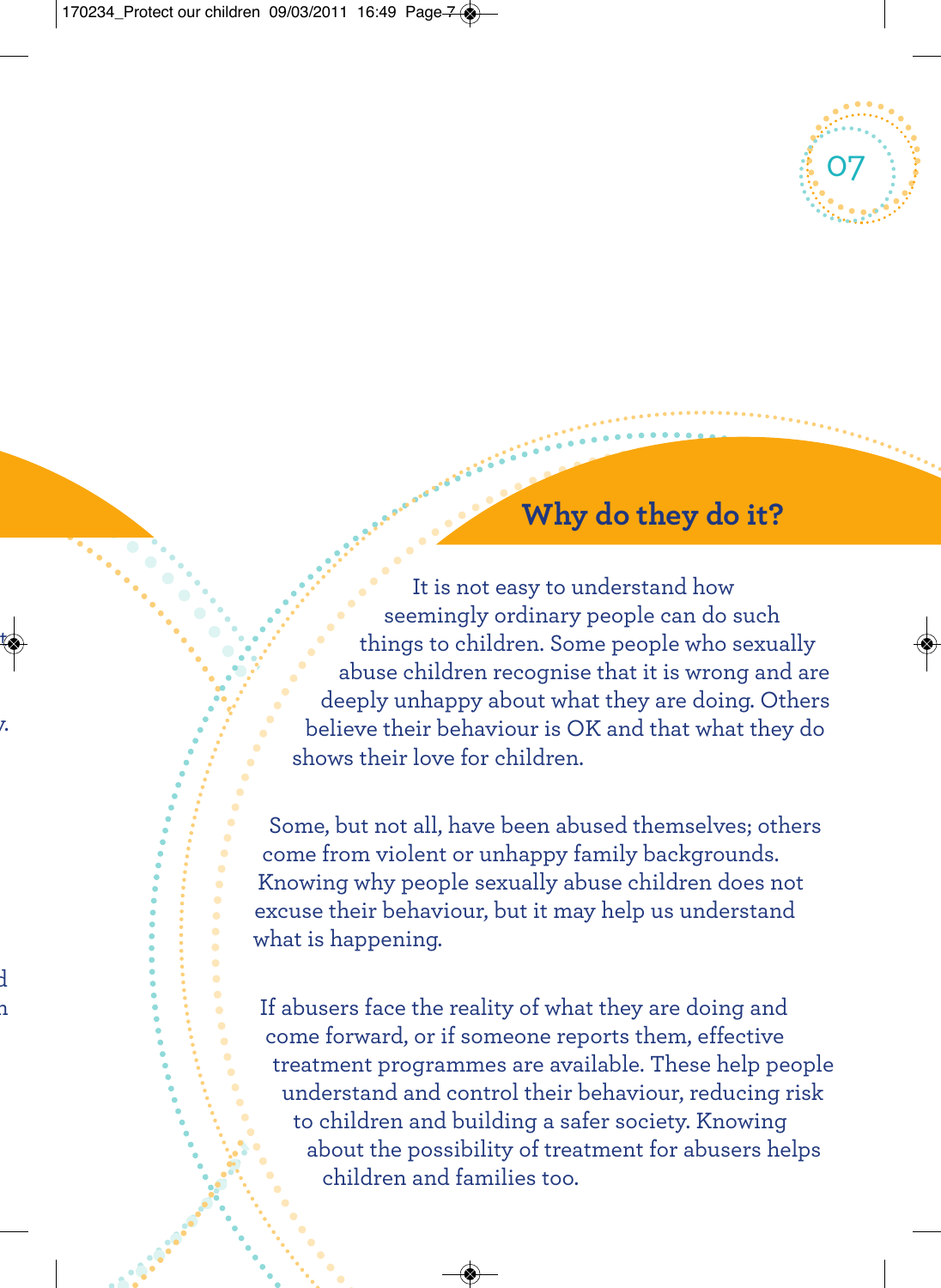# **How do they do it?**

08

#### **By getting close to children:**

People who want to abuse children often build a relationship with the child and the caring adults who want to protect them. Many are good at making "friends" with children and those who are close to them.

Some may befriend parents who are facing difficulties, sometimes on their own. They may offer to babysit or offer support with childcare and other responsibilities. Some seek trusted positions in the community which put them in contact with children, such as childcare, schools, children's groups and sports teams. Some find places such as arcades, playgrounds, parks, swimming baths and around schools where they can get to know children.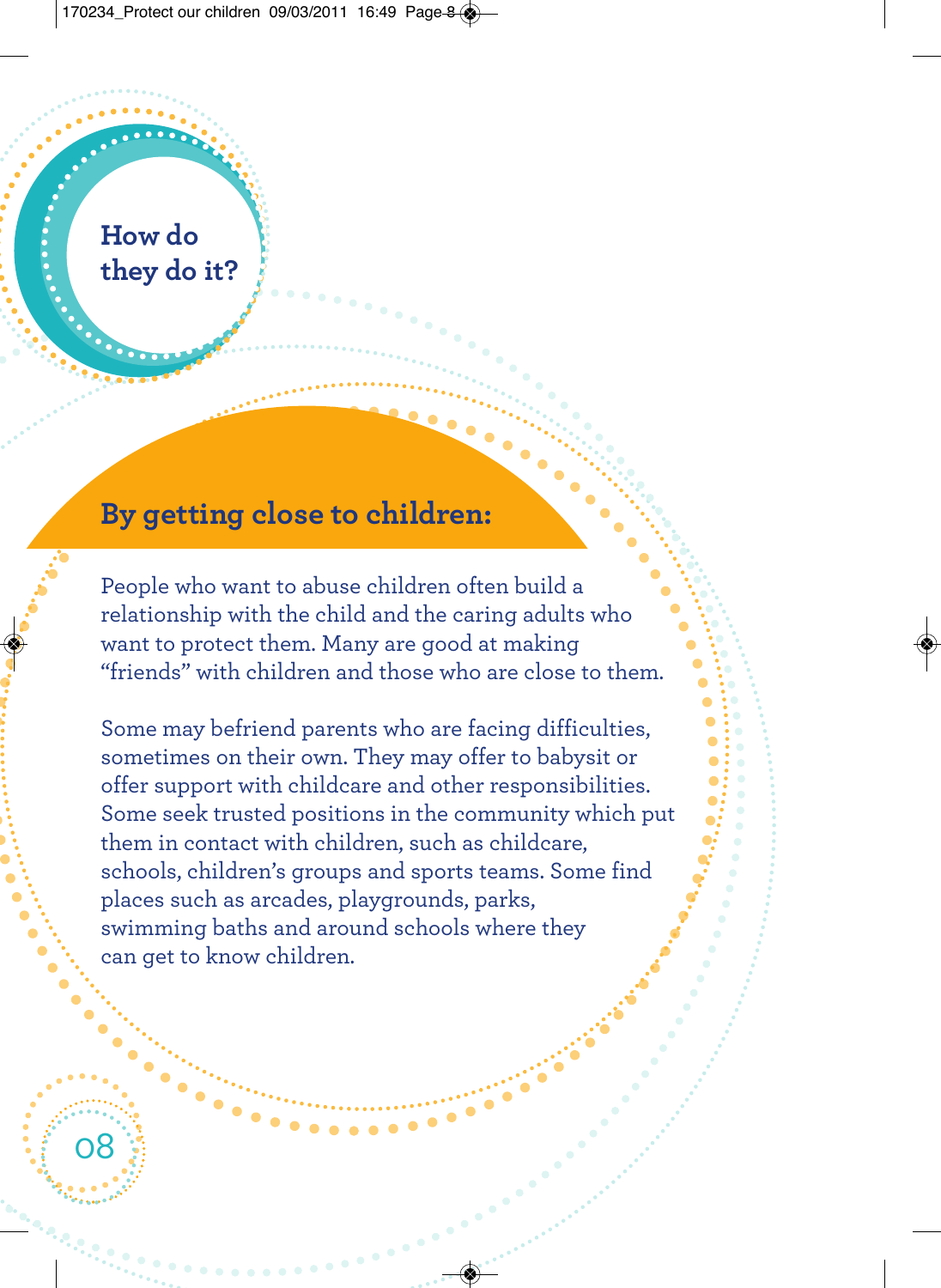

### **By silencing children:**

People who sexually abuse children may offer a combination of gifts or treats and threats about what will happen if the child says "no" or tells someone. They may make the child afraid of being hurt physically, but more usually the threat is about what may happen if they tell, for example, the family breaking up or the father going to prison.

In order to keep the abuse secret the abuser will often play on the child's fear, embarrassment or guilt about what is happening, perhaps convincing them that no one will believe them. Sometimes the abuser will make the child believe that he or she enjoyed it and wanted it to happen.

There may be other reasons why a child stays silent and doesn't tell. Very young or disabled children may lack the words or means of communication to let people know what is going on.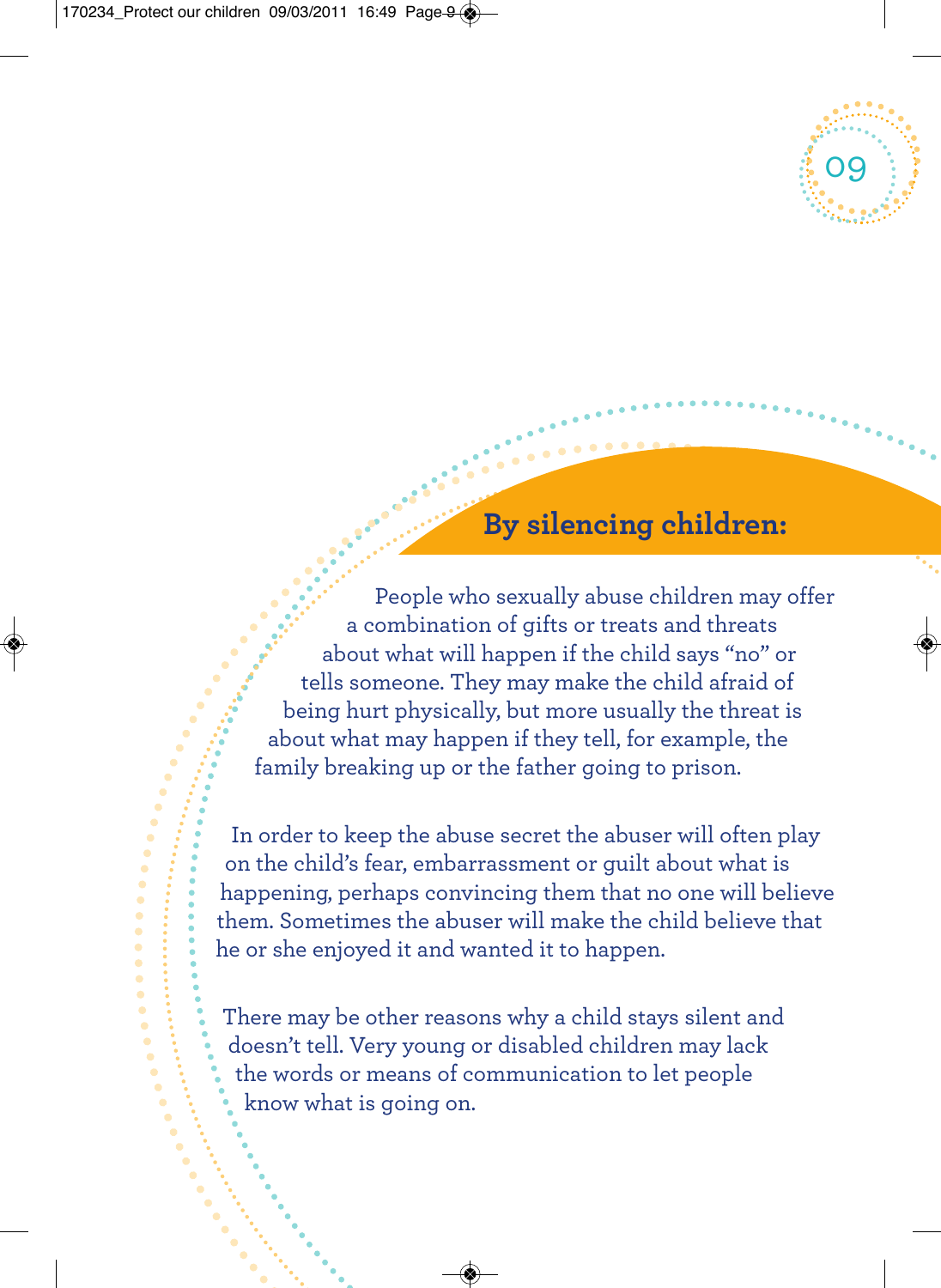### **What stops us seeing abuse?**

Many people have experienced someone close to them abusing a child. When something is so difficult to think about, it is only human to find ways of denying it to ourselves. One of the common thoughts that parents in this situation have is:

*"My child would have told me if they were being abused and they haven't – so it can't be happening."*

Other things people have said to themselves to deny what is happening include:

*"He was the perfect father; he was involved with the children, he played with them and when our daughter was ill he looked after her so well."*

*"I thought they were just fooling around. He couldn't be abusing anyone at 14."*

*"My brother would never do that to a child. He has a wife and children."*

*"My friend has had a longstanding relationship with a woman. So how can he be interested in boys?"*

*"She was their mother: how could she be abusing them?"*

 $\bullet$ 

 $\bullet$  $\bullet$ 

*"He told me about his past right from the start. He wouldn't have done that if he hadn't changed and I'd know if he'd done it again."*

10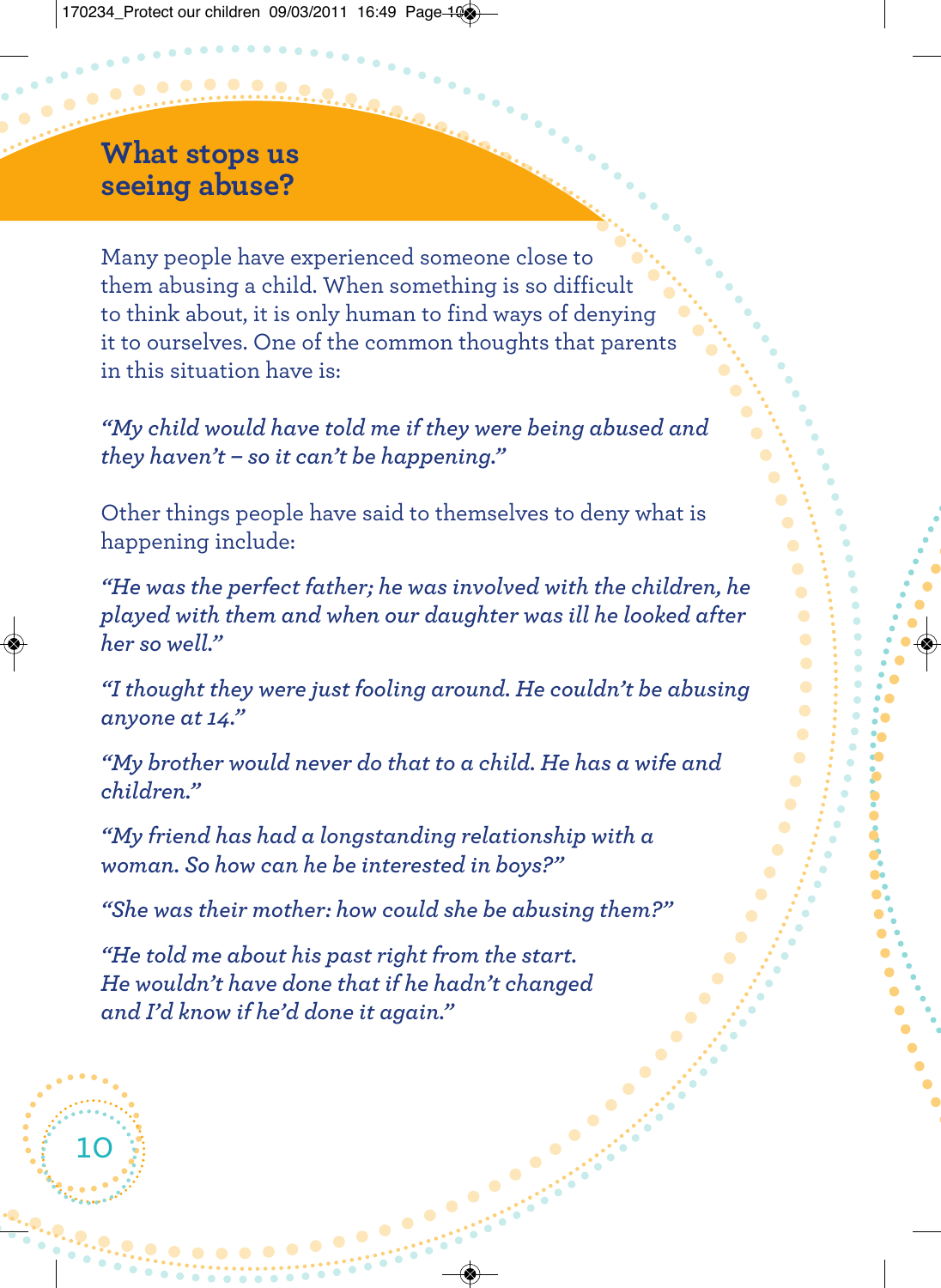## **What we need to know?**

11

We need accurate information and facts to help us protect our children. The signs that an adult is using their relationship with a child for sexual reasons may not be obvious. We may feel uncomfortable about the way they play with the child, or seem always to be favouring them and creating reasons for them to be alone.

#### **There may be cause for concern about the behaviour of an adult or young person if they:**

- > refuse to allow a child sufficient privacy or to make their own decisions on personal matters;
- > insist on physical affection such as kissing, hugging or wrestling even when the child clearly does not want it;
- > are overly interested in the sexual development of a child or teenager;
- > insist on time alone with a child with no interruptions;
- > spend most of their spare time with children and have little interest in spending time with people their own age;
	- > regularly offer to babysit children for free or take children on overnight outings alone;
		- > buy children expensive gifts or give them money for no apparent reason;

> frequently walk in on children/teenagers in the bathroom;

> treat a particular child as a favourite, making them feel "special" compared with others in the family; and/or

> pick on a particular child.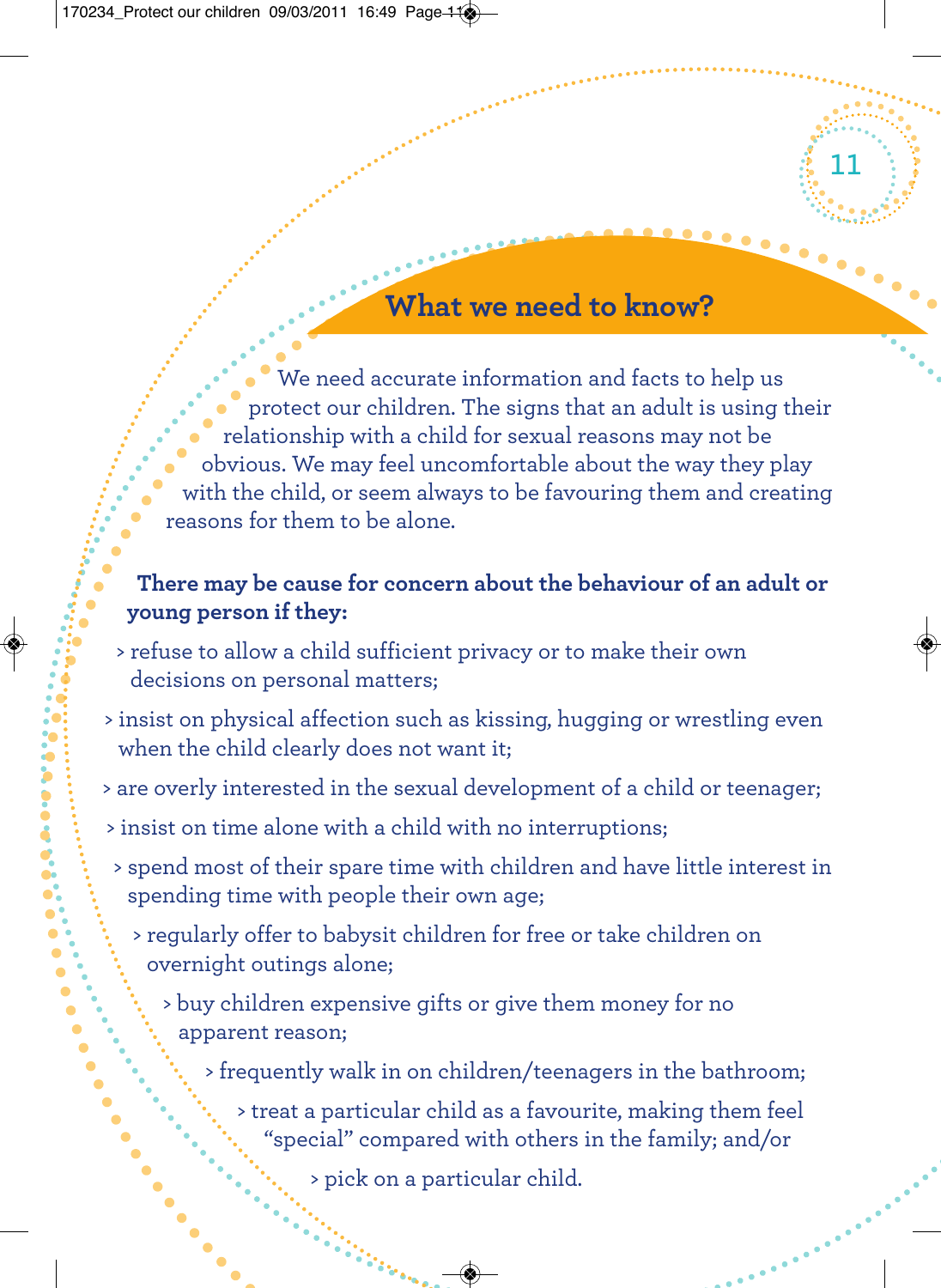Children often show us rather than tell us that something is upsetting them. **There may be many reasons for changes in their behaviour, but if we notice a combination of worrying signs it may be time to call for help or advice.**

#### **What to watch out for in children:**

- > acting out in an inappropriate sexual way with toys or objects;
- > nightmares and sleeping problems;
- > becoming withdrawn or very clingy;
- > personality changes, seeming insecure;
- > regressing to younger behaviours, e.g. bedwetting;
- > unaccountable fear of particular places or people;

 $\bullet$  $\bullet$ 

- > outbursts of anger;
- > changes in eating habits;
- > physical signs, such as, unexplained soreness or bruises around genitals, sexually-transmitted diseases; and/or
- > becoming secretive.

12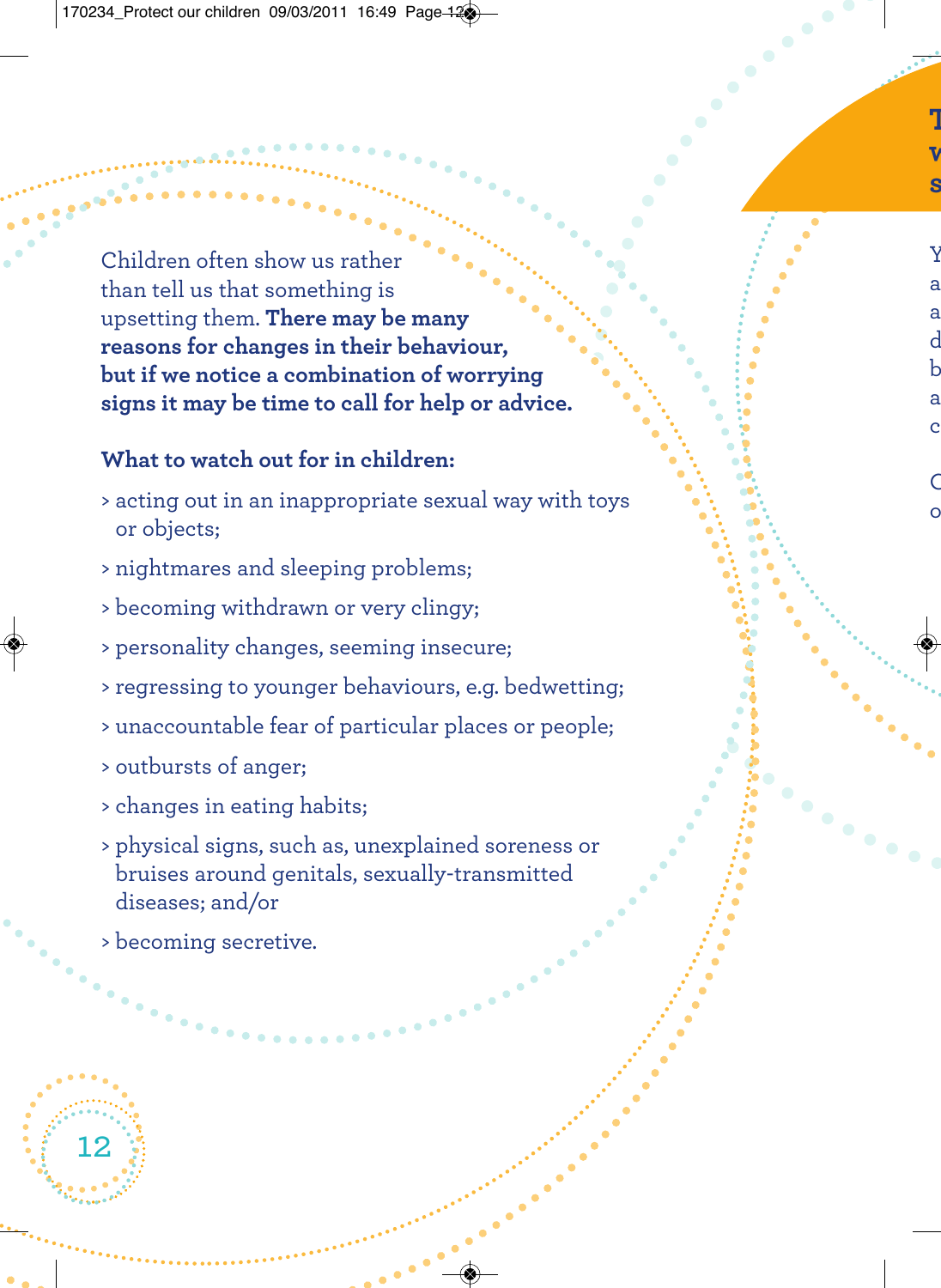#### **This all sounds very worrying – can't adults be safe with children?**



Yes, of course most adults are safe. Physical affection is a vital part of bringing up children and should be positively encouraged. But the difference between genuine affection and abusive behaviour is not always clear. If we feel uneasy about the behaviour of an adult towards a child or children it is important to talk it over.

Call **Stop it Now!** on **0808 1000 900.**

**What can we do to prevent children being sexually abused?**

A safe relationship between adults and children is one in which secrets are hard to keep; where children would feel able to tell someone even if they hadn't been able to say "no" to the abuse. People who want to abuse children avoid these situations.

The more difficult we make it for abusers to come between children and parents or carers, the better-protected children will be.

Sometimes the abuser is a parent or another close family member. When that happens it's especially painful for the safe parent or other family members to face it and it's even harder for children to say "no" and tell someone.

> There are things we can all do to prevent the sexual abuse of children. Sometimes a person outside the child's immediate family has a clearer view of what is going on than those more closely involved.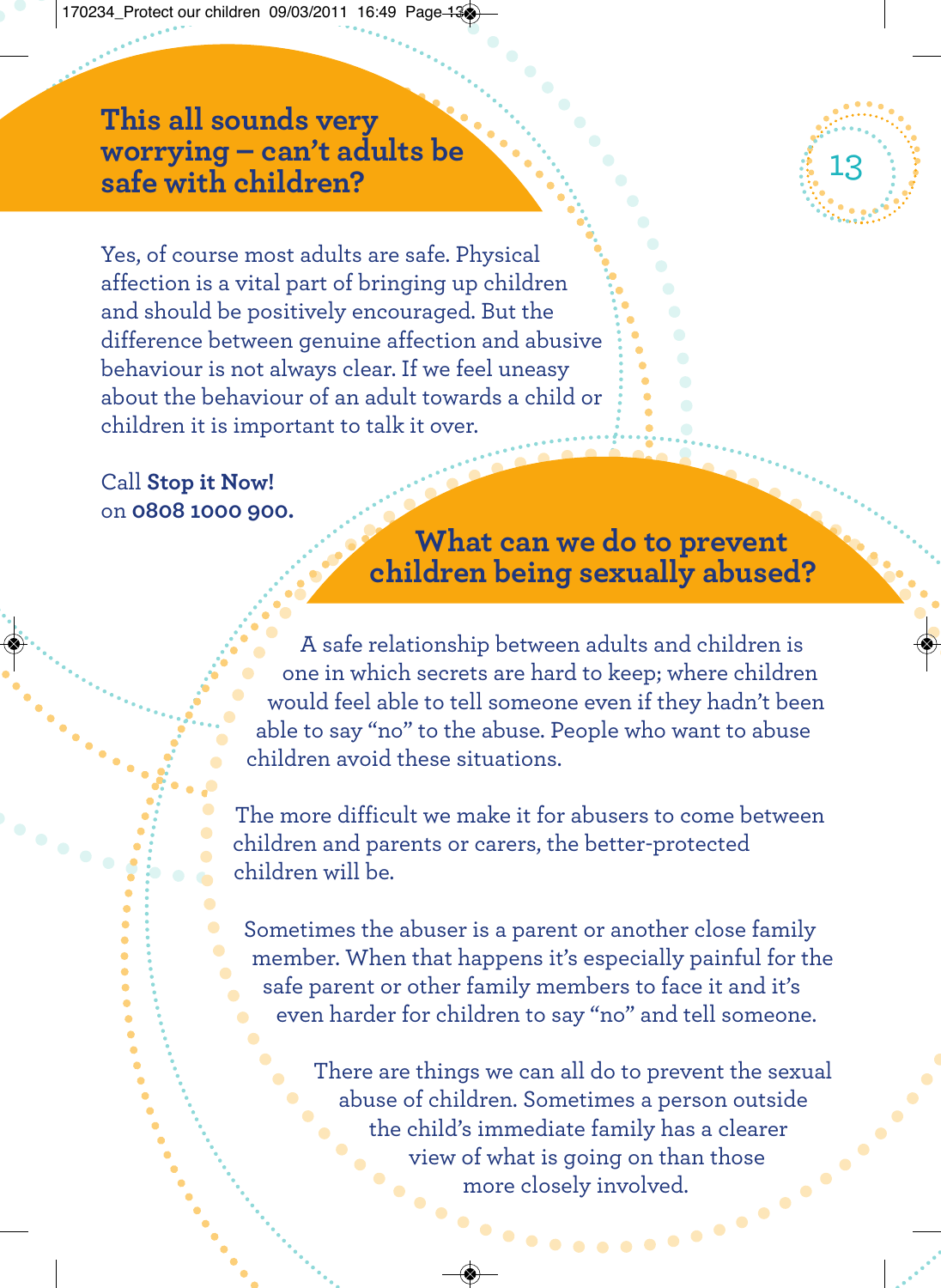**In order to prevent sexual offences against children we need to:**

**Be aware of the warning signs that someone we know may have a sexual interest in children and seek help if we are worried.**

We need to make sure we understand the signs contained in this booklet so that we are aware of what to look out for at an early stage. If we think someone we know has a sexual interest in a child or may be abusing them, we should seek professional help.

**2**)

Don't keep it a secret.

14

**Talk to children and listen to what they have to say.**

(**1**

People who sexually abuse children rely on secrecy. They try to silence children and to build trust with adults, counting on us to be silent if we have doubts. The first step to tackling this secrecy is to develop an open and trusting relationship with our children. This means listening carefully to their fears and concerns and letting them know they should not worry about telling us anything. It is important to talk with them about sex, and to be comfortable using the words they may need.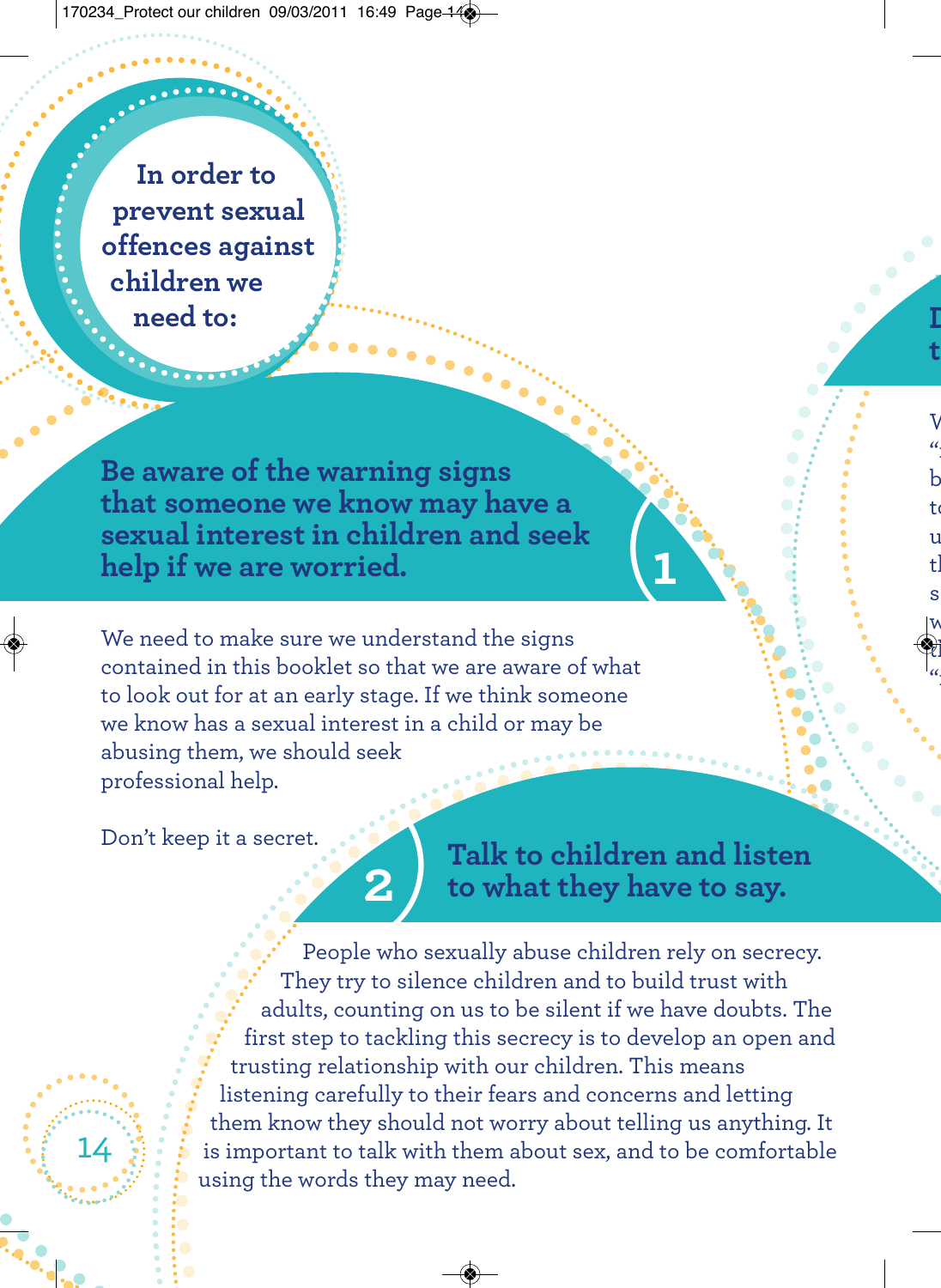

#### **Demonstrate to children that it is all right to say "no".**

 $\bullet$ 

 $\bullet$ 

We need to teach children when it is OK to say "no", for example when they do not want to play, or be tickled, hugged or kissed. We also need to help them to understand what is unacceptable behaviour, and that they must always tell us if someone is behaving in a way which worries them, even if they were unable to say "no" at the time. **4**)

**5**)

**Set and respect family boundaries.**

We need to make sure that all members of the family have rights to privacy in dressing, bathing, sleeping and other personal activities. Even young children should be listened to and their preferences respected.

**Take sensible precautions about whom we choose to take care of our children.**

We need to be careful about who children are left with, find out as much as we can about babysitters and not leave children with anyone we have reservations about. If a child is unhappy about being cared for by a particular adult, talk to the child about the reasons for this.

(**3**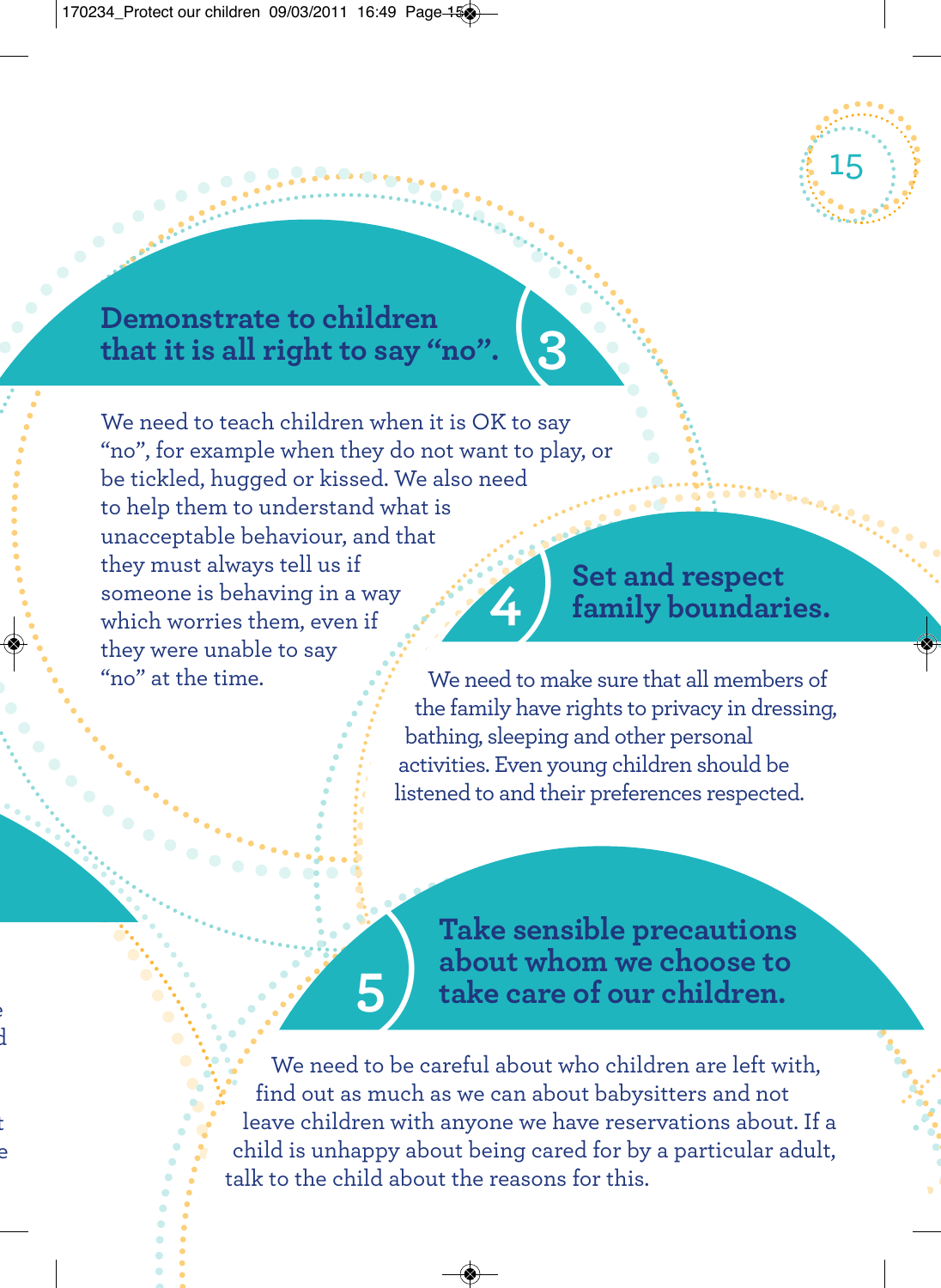**What we do if we suspect that someone we know is abusing a child or thinking about doing so?**

It is very disturbing to suspect someone we know of sexually abusing a child, especially if the person is a friend or a member of the family. It is so much easier to dismiss such thoughts and put them down to imagination. But it is better to talk over the situation with someone than to discover later that we were right to be worried.

And remember, we are not alone.

16

 $\bullet$   $\bullet$ 

Thousands of people every year discover that someone in their family or circle of friends has abused a child. Children who are abused and their families need professional help to recover from their experience.

Action can lead to abuse being prevented, and children who are being abused receiving protection and help to recover. It can also lead to the abuser getting effective treatment to stop abusing and becoming a safer member of our community. If the abuser is someone close to us, we need to get support for ourselves too.

*<u>Allendridge</u>*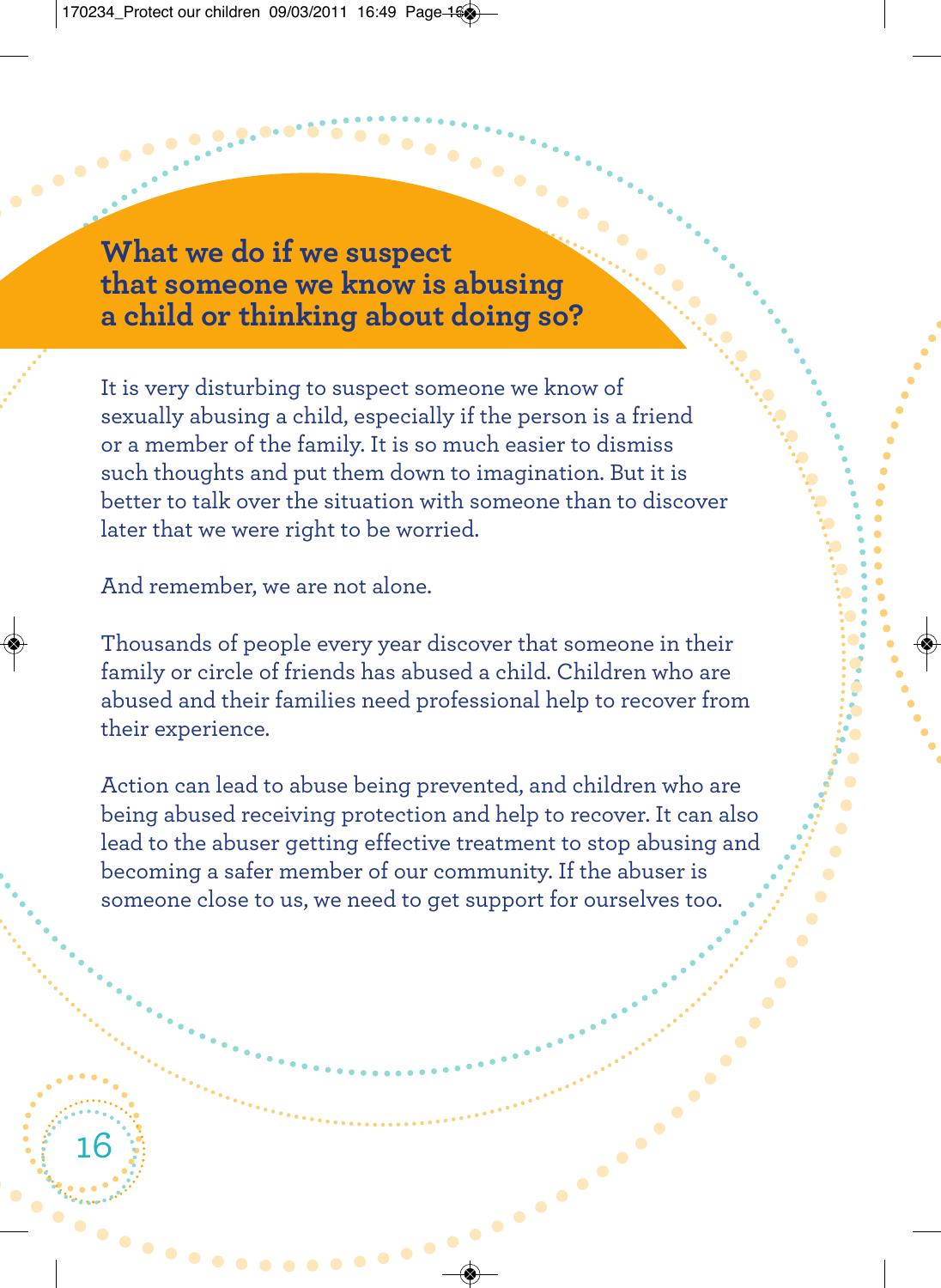

#### **Action you can take**

If, on reading this leaflet, you have concerns about yourself or someone you know you can contact:

#### **Stop it Now!** helpline on **0808 1000 900**.

If you are unsure or worried about your own thoughts or behaviour towards children, or the behaviour of someone you know, whether they are an adult or a child, our experienced advisors will talk over your worries with you and can offer confidential advice on what steps you could take. **Contact your local police** 

# **or social work services**

The police and social work services have joint working arrangements for responding to suspected sexual offences against children. Someone will talk to you about your concerns and may ask for details so the situation can be investigated further. Police and social work service teams are very experienced in this work and will deal sensitively with the child and family. Remember, sexual offences against children is a crime and abusers may need to go to court before the abuse stops and they and the child get the help they need.

Our children are our future and all of us have a responsibility to protect them. **Take action.**

Call **Stop it Now!** for further advice.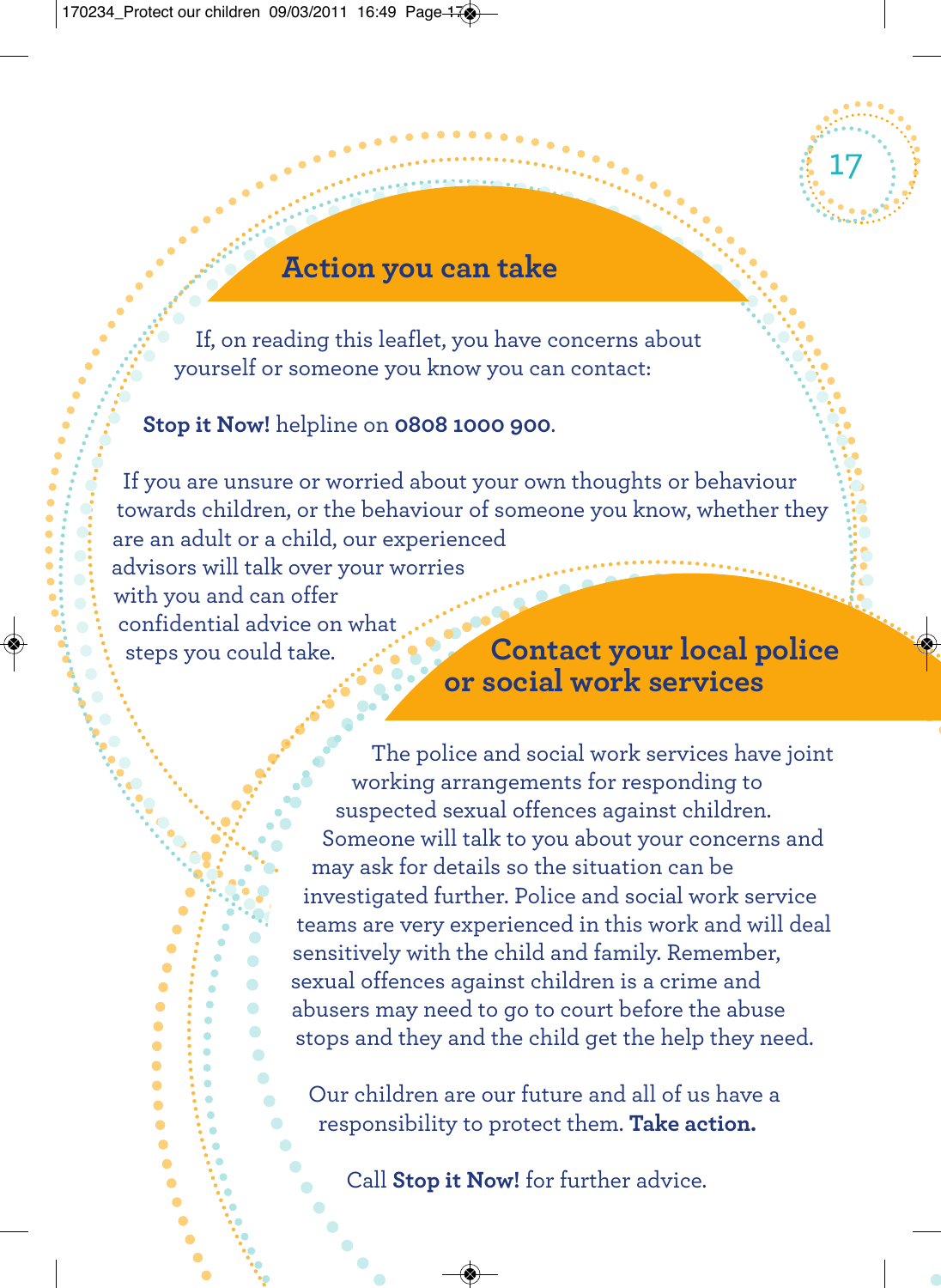# **Support helplines**

18

**If you are concerned that a child is in immediate danger: Call 999**

**If you are concerned about the welfare of a child:** Call the **National Child Protection Helpline** on **0800 022 3222** or visit **www.infoscotland.com/childprotection**

**Stop it Now!** is a confidential freephone helpline for people who might be worried about their own thoughts and feelings towards children or the behaviour of others; parents and carers of young people with sexually worrying behaviour; and professionals needing help with difficult cases. This confidential helpline operates from 9am – 9pm Monday to Thursday and from 9am – 7pm on Friday. The number to call is: **0808 1000 900** or visit the website: **www.stopitnow.org.uk**

**For general information about keeping children safe: CHILDREN 1ST**, 83 Whitehouse Loan, Edinburgh EH9 1AT Tel: **0131 446 2300** / Fax: **0131 446 2339** Helpline **0808 800 2222** / Email: **info@children1st.org.uk**

**Parents and carers can call the national, free and confidential helpline: ParentLine Scotland** on **0808800 2222**. **ParentLine** opening hours are: Monday, Wednesday and Friday 9am - 5pm; Tuesday and Thursday 9am - 9pm.

#### **For advice on online and internet safety:**

The Child Exploitation and Online Protection (CEOP) Centre at **www.ceop.police.uk** provides a range of very useful advice for young people, parents, teachers and other professionals. The information to help parents can be found at **www.thinkuknow.co.uk**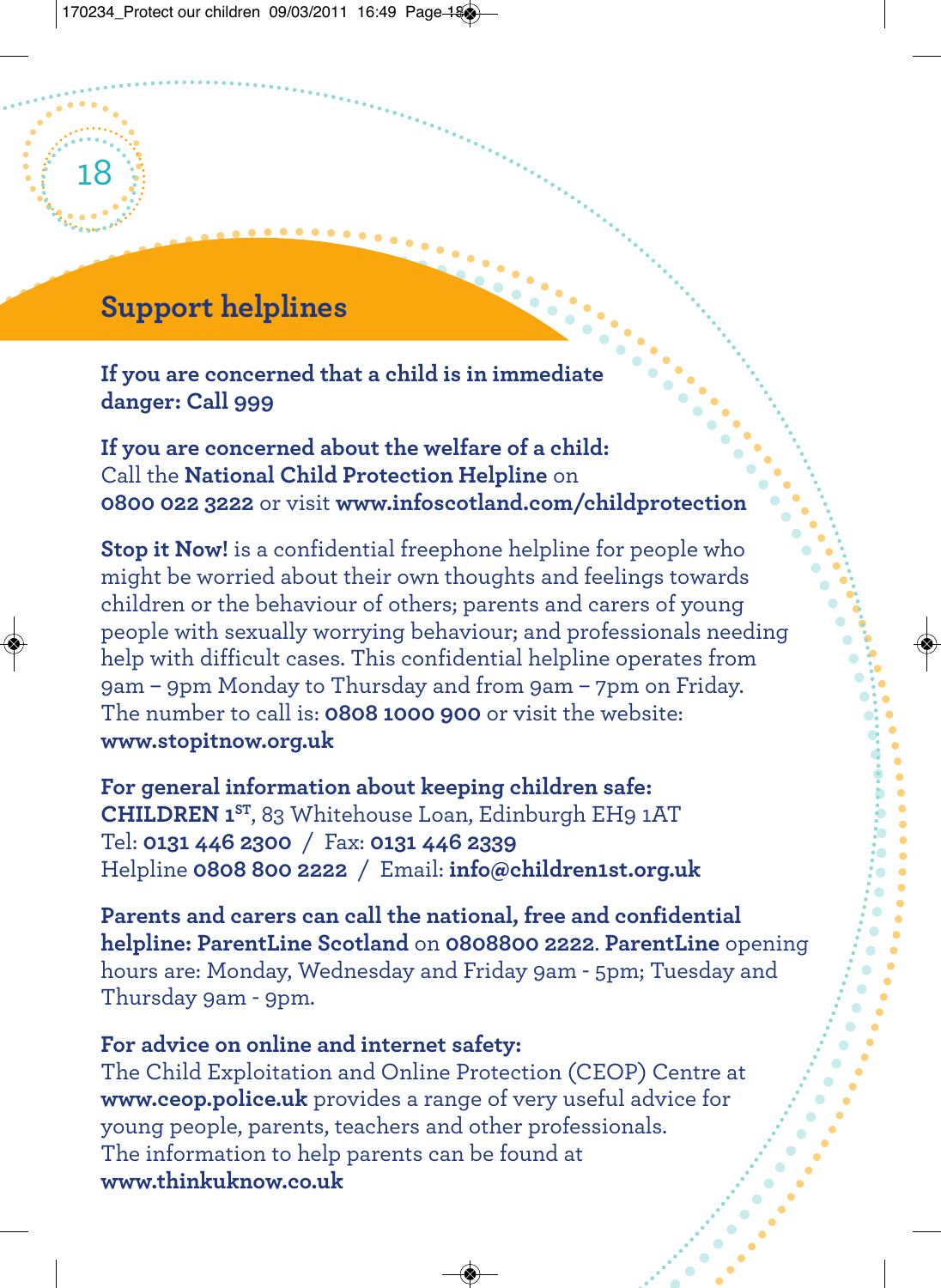CEOP also runs the 'most wanted' service for local police forces where members of the public can work with the police to locate some of the UK's most wanted child sex offenders.

You can register to receive updates about these offenders by visiting **www.ceop.police.uk/wanted**